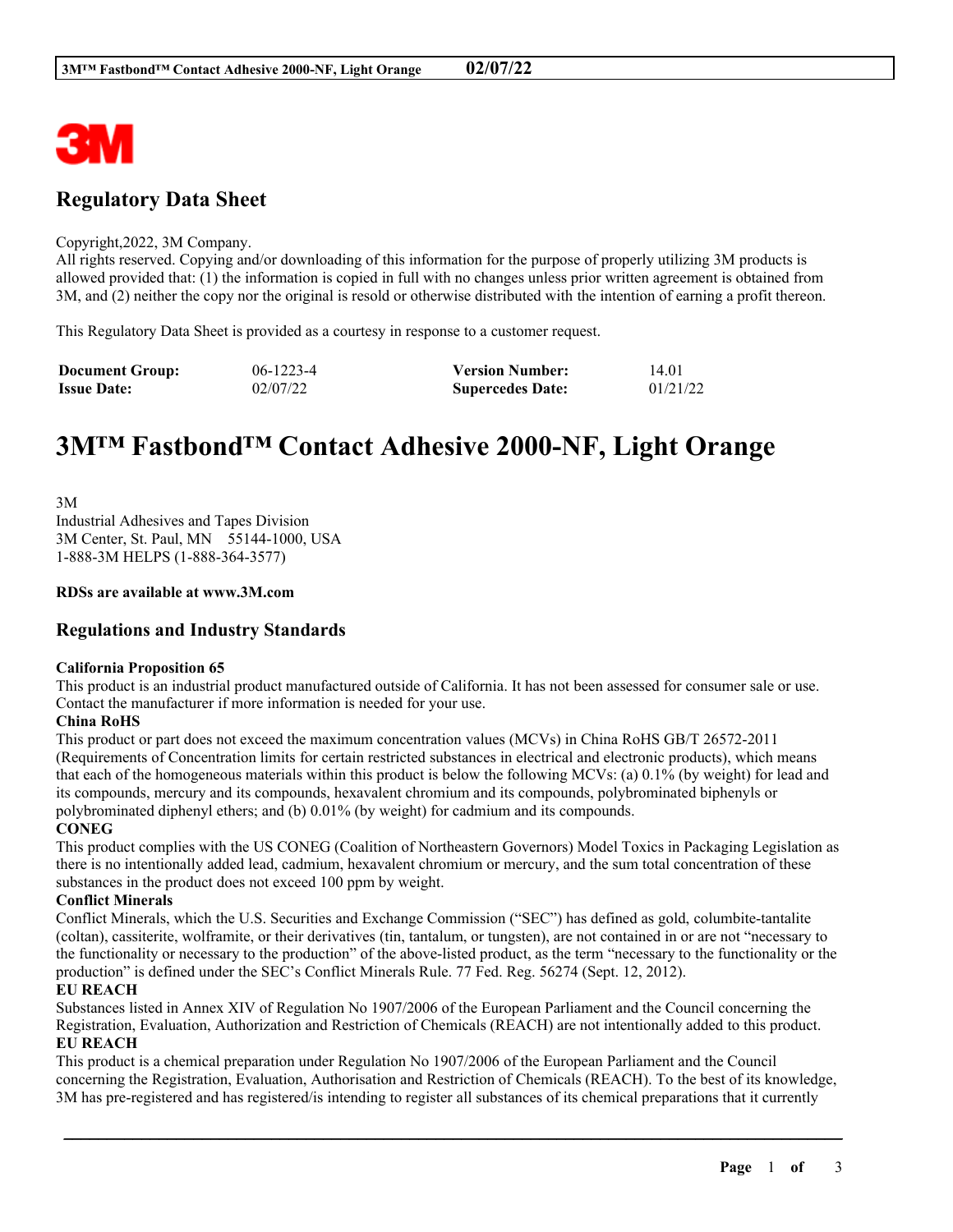imports into and/or manufactures in the European Union that are in scope for (pre-)registration by 3M. It has a required safety data sheet.

## **EU REACH**

This product or part is known to contain a substance listed in Annex XVII.

#### **EU REACH**

This product, including any article that the product is composed of, does contain at greater than 0.1% by weight a Substance of Very High Concern (SVHC) substance identified according to Article 59.1 of Regulation No 1907/2006 of the European Parliament and the Council concerning the Registration, Evaluation, Authorisation and Restriction of Chemicals (REACH), per listing of candidates and Annex XIV. This declaration reflects the substances on the candidate SVHC list, effective January 2022. Refer to SDS or comment for identification of SVHC(s). *Contains 2,2'-METHYLENEBIS[6-TERT-BUTYL-P-CRESOL], CAS 119-47-1*

#### **EU RoHS**

This product does not exceed the maximum concentration values (MCVs) set under EU Directive 2011/65/EU (RoHS recast/RoHS 2), as stated in Annex II to that directive. This means that each of the homogenous materials within this product does not exceed the following MCVs: (a) 0.1% (by weight) for lead, mercury, hexavalent chromium, polybrominated biphenyls or polybrominated diphenyl ethers; and (b) 0.01% (by weight) for cadmium.

## **EU RoHS Phthalates**

This product does not exceed the maximum concentration values (MCVs) for phthalates set under EU Directive 2011/65/EU (RoHS recast/RoHS 2), as amended by EU 2015/863, which applies to finished EEE after July 22, 2019 for Category 1-7, 10- 11 products and after July 22, 2021 for Category 8 and 9 products. This means that each of the homogeneous materials within this product does not exceed the MCV of 0.1% (by weight) for each of the following phthalates: DEHP, BBP, DBP, and DIBP.

## **IPC1752A**

This product or part is known to contain a substance listed in IPC1752A. This declaration reflects the substances on the list as of the date of this certificate.

#### **Sustainability Advantage: Recycled content**

This product does not contain recycled content.

#### **TSCA 8(a) Nanomaterial Reporting**

This product does not contain nanoparticles subject to reporting under TSCA Section 8(a). Under the "Chemical Substances When Manufactured or Processed as Nanoscale Materials: TSCA Reporting and Recordkeeping Requirements" rule, a reportable nanoparticle is defined as having at least one dimension in the size range of  $1 - 100$  nm and is manufactured or processed to exhibit unique and novel properties because of its size.

\_\_\_\_\_\_\_\_\_\_\_\_\_\_\_\_\_\_\_\_\_\_\_\_\_\_\_\_\_\_\_\_\_\_\_\_\_\_\_\_\_\_\_\_\_\_\_\_\_\_\_\_\_\_\_\_\_\_\_\_\_\_\_\_\_\_\_\_\_\_\_\_\_\_\_\_\_\_\_\_\_\_\_\_\_\_\_\_\_\_

#### **TSCA Section 6**

This product is not known to contain 2,4,6-Tri-tert-butylphenol (CAS 732-26-3).

#### **TSCA Section 6**

This product is not known to contain Decabromodiphenyl Ether (Deca-BDE) (CAS 1163-19-5).

**TSCA Section 6**

This product is not known to contain Hexachlorobutadiene (HCBD) (CAS 87-68-3).

## **TSCA Section 6**

This product is not known to contain Pentachlorothiophenol (PCTP) (CAS 133-49-3).

**TSCA Section 6**

This product is not known to contain Phenol, isopropylated phosphate (3:1) (PIP (3:1)) (CAS 68937-41-7).

## **Chemicals and/or Compounds of Interest**

**Alkylphenol (AP)** : Not intentionally added. **Alkylphenolethoxylates (APE)** : Not intentionally added. **Antimony and (Sb) Compounds** : Not intentionally added. **Arsenic and (As) Compounds** : Not intentionally added. **Asbestos** : Not intentionally added. **Beryllium and (Be) Compounds** : Not intentionally added. **Bismuth and (Bi) Compounds** : Not intentionally added. **Bisphenol A (BPA) (CAS 80-05-7)** : Not intentionally added. **Butyl Benzyl Phthalate (BBP) (CAS 85-68-7)** : Not intentionally added. **Cadmium and (Cd) Compounds** : Not intentionally added.